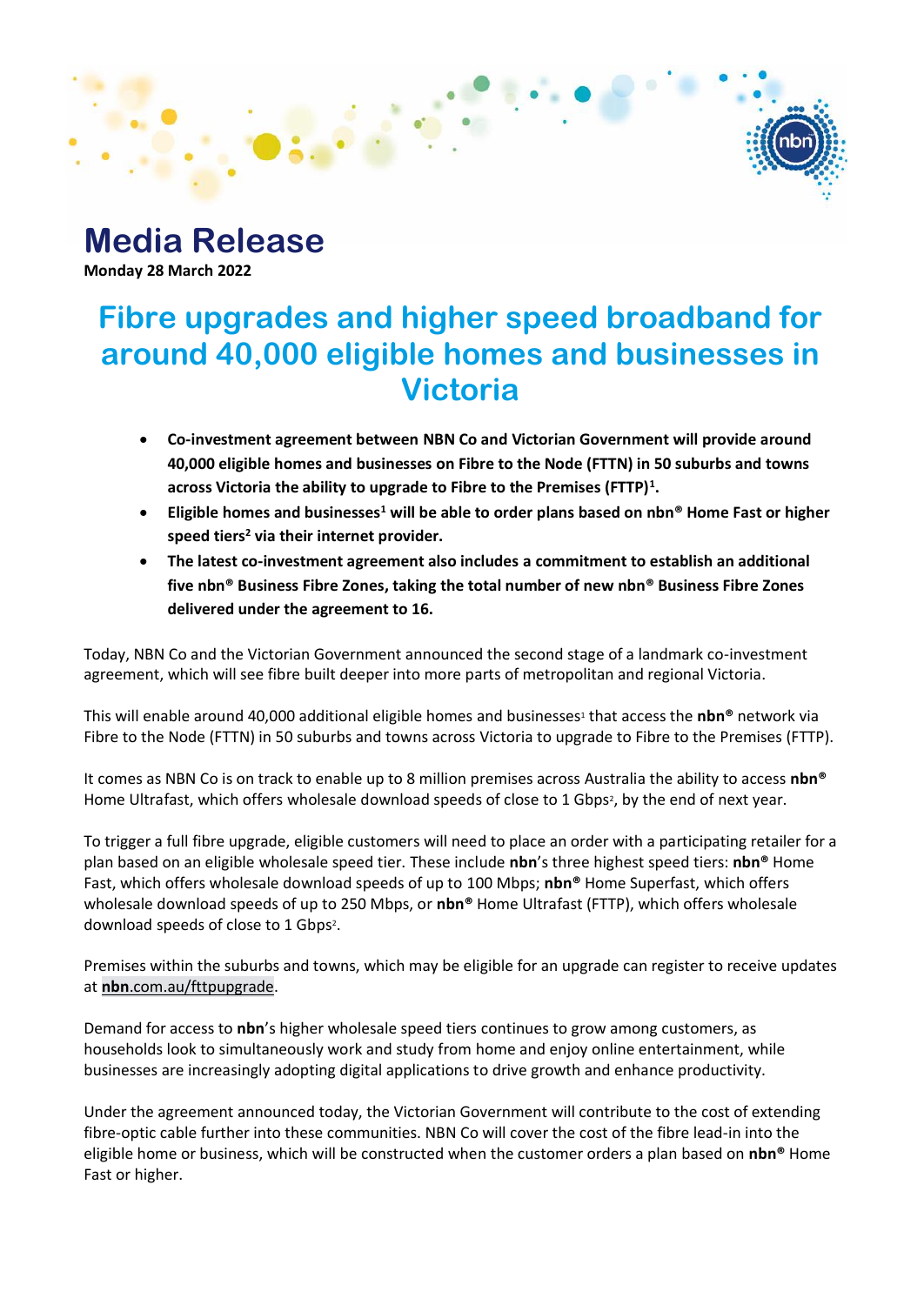Field works have already begun for the Fibre to the Premises upgrades in some of these areas with a view to customers being able to order a service from June 2023.

#### **SUBURBS AND TOWNS IDENTIFIED FOR FTTN TO FTTP UPGRADES**

| The Victorian Government and<br><b>NBN Co are making FTTN to</b><br><b>FTTP investments in the</b><br>following suburbs* | Alfredton, Bairnsdale, Balnarring, Balnarring Beach, Bandiana,<br>Beaconsfield, Belmont, Churchill, Corio, Craigieburn, Doreen, Drumcondra,<br>East Geelong, Elmore, Geelong, Geelong West, Grovedale, Highton,<br>Horsham, Kangaroo Flat, Kennington, Kyneton, Leongatha, Marshall,<br>Mernda, Merricks Beach, Mirboo North, Mornington, Mount Martha,<br>Myrtleford, Nagambie, Nhill, North Geelong, Ocean Grove, Officer, Ouyen,<br>Pakenham, Rippleside, Rochester, Roxburgh Park, Sale, Seymour,<br>Somerville, Tatura, Traralgon, Wangaratta, Warragul, Warrnambool,<br>Wendouree, Wodonga |
|--------------------------------------------------------------------------------------------------------------------------|--------------------------------------------------------------------------------------------------------------------------------------------------------------------------------------------------------------------------------------------------------------------------------------------------------------------------------------------------------------------------------------------------------------------------------------------------------------------------------------------------------------------------------------------------------------------------------------------------|
|--------------------------------------------------------------------------------------------------------------------------|--------------------------------------------------------------------------------------------------------------------------------------------------------------------------------------------------------------------------------------------------------------------------------------------------------------------------------------------------------------------------------------------------------------------------------------------------------------------------------------------------------------------------------------------------------------------------------------------------|

*\* Some areas will be upgraded in full, while the Victorian Government has selected other areas for coinvestment upgrades to complement proposed upgrades as part of the nbn Corporate Plan 2021-24.*

#### **BUSINESS FIBRE ZONES**

A further five new **nbn®** Business Fibre Zones will also be created in in Loch Sport, Alfredton, Buninyong, Rockbank/Mt Cottrell and Tarneit. These zones are designed to help businesses grow, create jobs and enhance productivity.

Eligible businesses<sup>1</sup> within **nbn**® Business Fibre Zones that order an Enterprise Ethernet service will receive their chosen speed tier and service based on CBD-equivalent wholesale pricing, regardless of location.

In these zones, retail internet providers can offer business-grade fibre connections at no upfront build cost from NBN Co. Plus, if the retail provider signs up for a three-year Enterprise Ethernet plan, there's no upfront connection cost charged by nbn to the internet provider for standard installations<sup>3</sup>.

The Business Fibre Zones will be activated and available for order from 2 April 2022.

#### **BUSINESS FIBRE ZONES**

| nbn Business Fibre Zones | Stage Two (new): Loch Sport, Alfredton, Buninyong, Rockbank/Mt Cottrell,<br>Tarneit                                                                                                   |
|--------------------------|---------------------------------------------------------------------------------------------------------------------------------------------------------------------------------------|
|                          | Stage One (announced on August 26, 2021): Benalla, Colac, Cranbourne<br>South, Dromana, Hamilton, Lara, Pakenham North, Pakenham South,<br>Portland, Warragul and Wonthaggi-Inverloch |

### **Will Irving, NBN Co Chief Strategy Officer said:**

"Today's announcement will build fibre deeper into suburban and regional Victoria, providing more homes and businesses with the opportunity to access higher speed broadband.

"Residential demand for faster broadband speeds continues to grow as more people work and study from home and enjoy online entertainment. Being able to access our highest residential wholesale speed tiers<sup>2</sup> across multiple devices is becoming increasingly important for businesses and households.